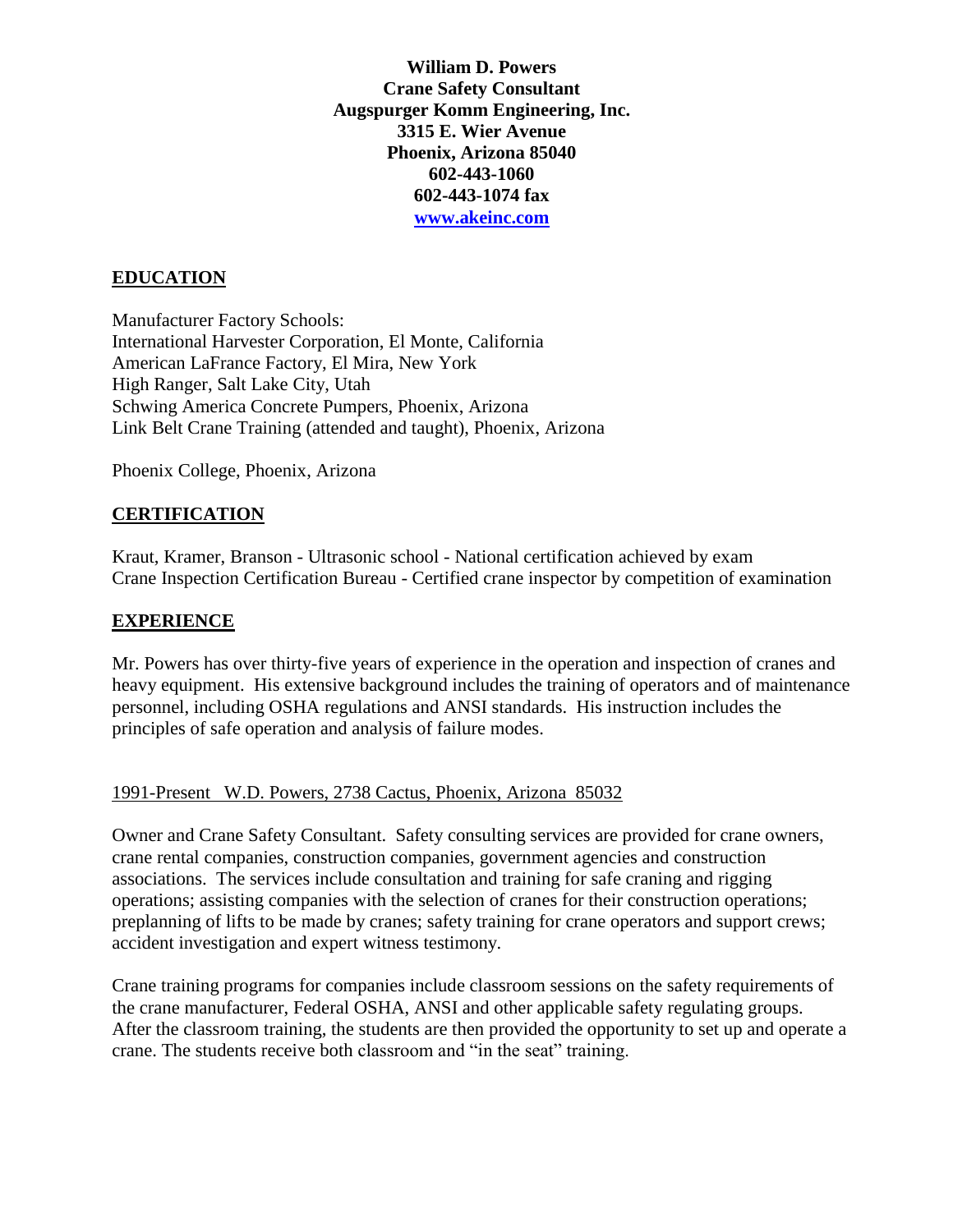# **EXPERIENCE(Continued)**

## 1995-Present Augspurger Komm Engineering, Inc. & BTI Consultants, Phoenix, AZ

Crane Safety & Operating Practices - Consultation and training for safe craning and rigging operations; assisting companies with the selection of cranes for their construction operations; preplanning of lifts to be made by cranes; safety training for crane operators and support crews; accident investigation and expert witness testimony.

## 1982-1991 Marco Crane & Rigging Company, Phoenix, Arizona

Employed as the Corporate Safety Director for Marco Crane & Rigging's hourly crane rental operations, bare lease contracts and concrete pumping trucks in Marco's Arizona and California offices.

Provided safety instructions for Marco Crane & Rigging's employees. Performed accident investigation for construction site and highway related accidents involving Marco's equipment and personnel. Provided contract safety training courses for Marco Crane & Rigging's customers and for companies who wanted additional training.

Marco Crane & Rigging was the factory authorized dealer for Lorain Cranes, Link Belt Cranes, Grove Cranes, American Cranes, Northwest Cranes, Badger Cranes, Broderson Cranes, JLG Cranes and Schwing Concrete Pumpers. I worked with the factory representatives on safety issues and maintenance programs for the cranes and equipment.

I created Technology Testing, a new division for Marco Crane Rigging. The company is involved with the inspection and testing of cranes and equipment in Arizona and New Mexico areas. Technology Testing performs inspections on cranes and issues crane certifications to meet the standards of the Federal Occupational Safety 7 Health Act, American National Standards Institute and the crane manufacturer. Proof load testing is performed on the cranes under the observation of Technology Testing.

Inspections for safety are also performed on bucket trucks, fire apparatus and aerial lift platforms.

### 1976-1982 Diversified Inspections, Inc., Phoenix, Arizona

Responsible for testing cranes, fire truck platforms, aerial ladders and electric utility boom equipment for conformance with ANSI and Federal OSHA standards. To perform the inspections and certifications, nondestructive testing using magnaflux, x-rays, ultrasonic, and dielectric tests was utilized.

Attained qualification as a Certified Inspector under the U.S. Cargo & Gear Act (29 CFR 1910). By examination, became a qualified crane certifier. Test was administered by the Crane Inspection Certification Bureau.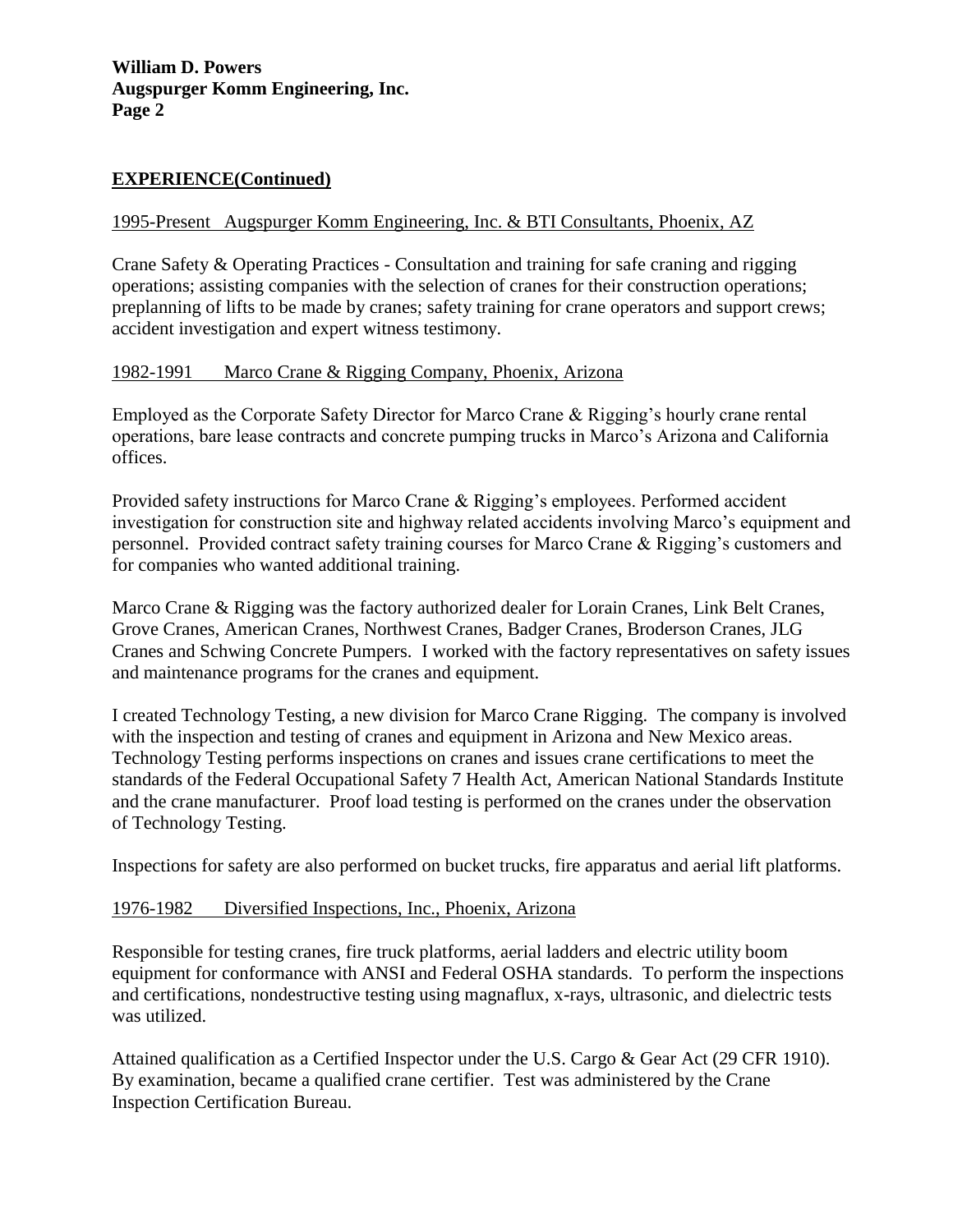## **William D. Powers Augspurger Komm Engineering, Inc. Page 3**

## 1975-1976 Mesa Fire Department, Mesa, Arizona

Mechanic for the Mesa Fire Department. Responsible for maintenance, repair and inspections of fire truck pumpers, ladder trucks and aerial platforms.

The equipment was maintained to meet the safety and operational requirements of the equipment manufacturer, NFPA 19 standards, ANSI and Federal OSHA.

### 1966-1975 City of Phoenix, Phoenix, Arizona

Mechanic for the City of Phoenix. I was a heavy equipment mechanic for the fire department and was responsible for maintenance, repairs and inspections for all fire trucks, pumpers, ladder trucks and aerial platforms.

Appointed to the City of Phoenix Division Safety Committee for eight years. Was an active member in the California Fire Chiefs & Mechanics Association on behalf of the City of Phoenix Fire Department.

#### 1963-1966 Western Frontier Machinery Company, Phoenix, Arizona

Apprentice mechanic. Worked for Western Frontier Machinery Company which sold and serviced Lima cranes, Clark Equipment cranes, Austin Western cranes, Pitman boom trucks; Michigan loaders, dozers, graders and scrapers.